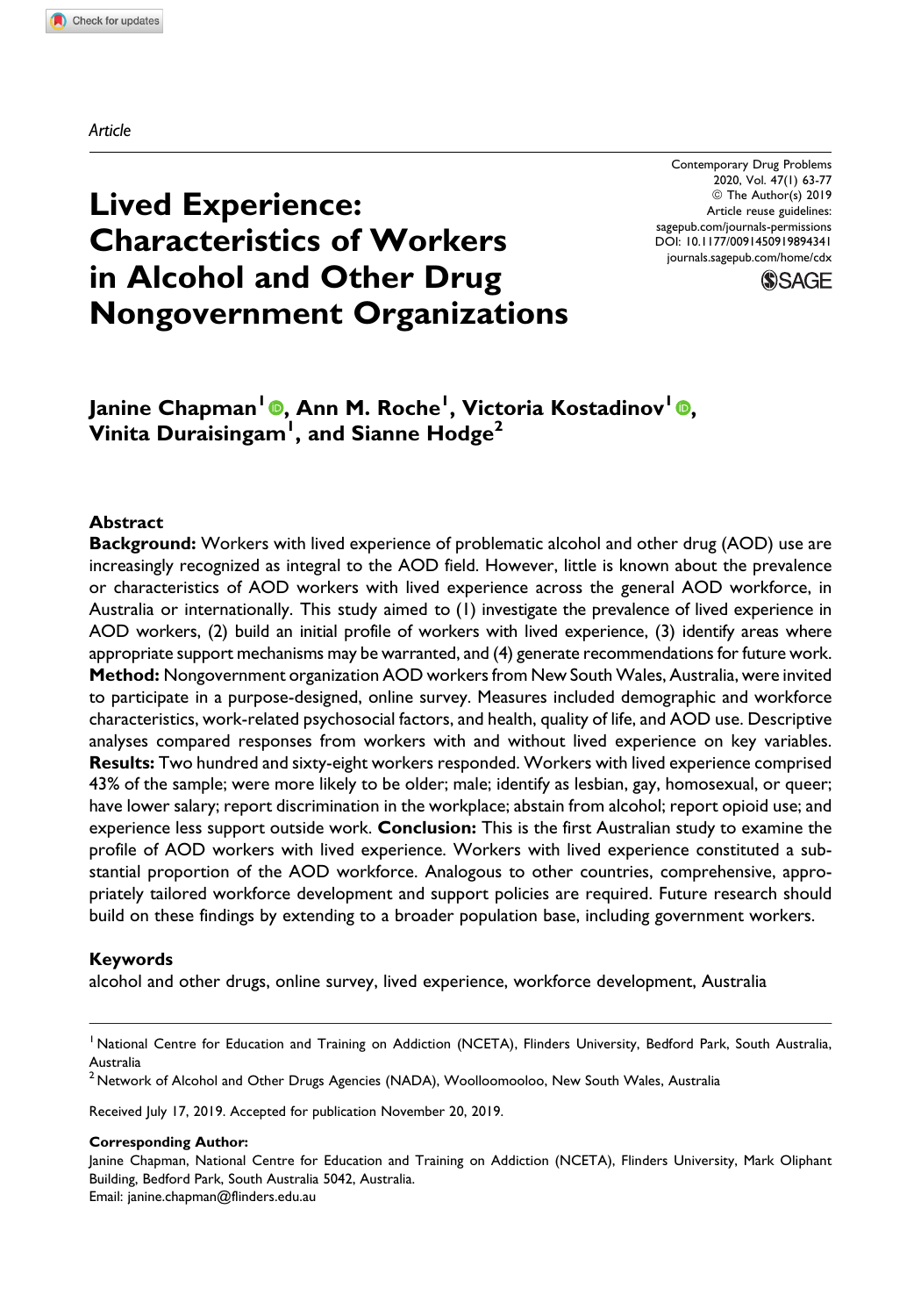# Introduction

Globally, alcohol and other drug (AOD)-related harm places a high social and economic burden on society (Peacock et al., 2018). To effectively prevent and minimize this harm, it is crucial to gain a clear understanding of the diversity of the AOD workforce to ensure appropriate support and development strategies are in place (Roche, 2001; Roche & Nicholas, 2017) and to optimise effective clinical care and outcomes (van de Ven, Ritter, & Roche, 2019).

Workers with lived experience of problematic AOD use and recovery from AOD problems form a central part of the AOD workforce. Historically, workers with lived experience were pivotal in early recovery-focused initiatives (e.g., therapeutic communities), harm reduction (e.g., needle exchanges), and support groups and are recognized for their valuable contribution to the AOD workforce in Australia (Gethin, 2008) and internationally (Marshall, Dechman, Minichiello, Alcock, & Harris, 2015; Nelson, 2017). Workers with lived experience offer experiential knowledge and mutuality from the unique "perspective of someone who has been there" (Nelson, 2017, p. 464; Swanson, Caldwell, & Shearer, 2014) and have played a prominent role in the rise of modern treatment approaches (White & Evans, 2013). The benefits of consumer participation in service provision more generally are well-documented and include improved health outcomes, enhanced clinical decision-making, and improved service development (Bassuk, Hanson, Greene, Richard, & Laudet, 2016; Brener, Resnick, Ellard, Treloar, & Bryant, 2009; Consumer Focus Collaboration, 2001; Rance & Treloar, 2015; Reif et al., 2014).

Today, there is widespread support and commitment to growing and developing the lived experience workforce in the AOD sector. This is reflected in the emerging focus on engaging and building the capacity of peer workforce roles, including participation of designated peer support, peer advocate, and consumer workers in Australasia (Swanson et al., 2014), North America (Reif et al., 2014), and Europe (Public Health England, 2015).

However, the extant literature regarding lived experience in the AOD sector has almost exclusively focused on peer and consumer roles, with very little attention given to the lived experience of the AOD workforce more broadly. It is important to make this distinction, as the personal experience of AOD workers (who may or may not choose to disclose) does not define their role in the same way as peer workers. Although it is suggested that workers with lived experience are employed in a variety of "nonpeer" positions across the AOD sector (Gethin, 2008; Rothrauff, Abraham, Bride, & Roman, 2011; White & Evans, 2013), supporting evidence is sparse and potentially unreliable. White (2009), for example, highlighted and questioned the prevailing assumption that the majority of U.S. AOD counselors are in recovery and that they differ from nonlived experience colleagues in several key respects including knowledge, skills, and effectiveness (see also Anderson & Wiemer, 1992). To date, however, there is no specific data available to compare the experience of people with lived experience to those without lived experience across the AOD workforce. Workers with lived experience may face unique challenges and risks to well-being such as stress or threats to their own recovery (Butler et al., 2018; Gethin, 2008; Marshall et al., 2015) but may be reluctant to share their experience due to stereotypes and stigma in the field and wider community (Hyde, 2013; White, 2009). It is currently unknown whether such issues impact workers with lived experience across the general AOD workforce as well as those occupying specific peer-based roles.

In summary, there is a dearth of research regarding the prevalence of lived experience in AOD workers across the Australian AOD sector and international research is sparse. A preliminary assessment is essential to identify key areas for support and estimate future workforce needs. To address this gap, this article reports data from a survey of workers employed in AOD nongovernment organizations (NGOs) in New South Wales (NSW), Australia. It should be noted that while the term "lived experience" can be conceptualized in a number of ways, the present study focuses on lived experience of problematic AOD use, rather than experience with AOD use more generally.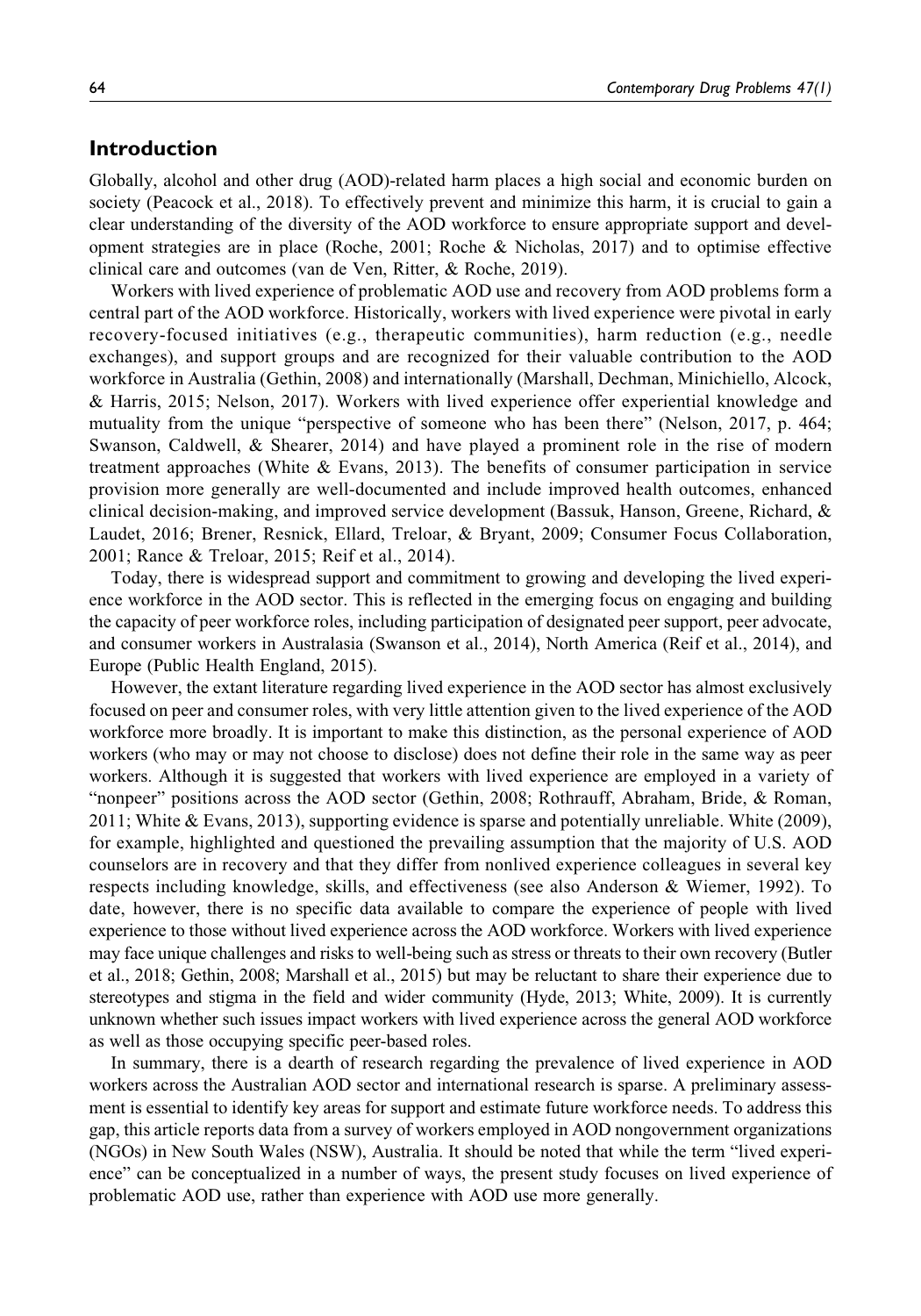The aims were to: (1) investigate the prevalence of lived experience in AOD workers; (2) build an initial profile of workers with lived experience; (3) identify areas where appropriate support mechanisms and professional development needs may be warranted, and (4) generate recommendations for future work.

# Method

The findings presented in this article are part of a larger, custom-designed survey of NGO AOD workers in NSW, designed to map demographic profiles and gauge the level of health and wellbeing in the AOD workforce. The survey was co-designed by the National Centre for Education and Training on Addiction, the Network of Alcohol and other Drugs Agencies (NADA), and Matua Raki, New Zealand. Details of the full instrument and report can be found elsewhere (Roche et al., 2018).<sup>1</sup>

Data were collected between September and November 2017, hosted by the online survey platform SurveyMonkey<sup>®</sup>. AOD workers in NGO sector organizations in NSW were invited to participate in the survey via e-mail invitations sent through NADA member and stakeholder communication networks. The survey was also promoted on AOD sector online forums (websites and social media), at AOD training events, and by respondents who were encouraged to distribute the survey to colleagues. Ethical approval was obtained from Flinders University Social and Behavioural Research Ethics Committee (No. 7647).

### **Measures**

Lived experience. Lived experience was assessed by asking respondents to indicate whether they had experienced problematic AOD use, for which they may or may not have sought treatment or support (Y/N). Respondents with lived experience were asked to indicate whether they had disclosed their lived experience in the workplace (Y/N) and whether their current role was an identified lived experience position (Y/N), defined as being employed for their specific skill set including experience of AOD use, which they drew upon purposefully in their work.

Demographic characteristics. In the current study, personal demographic measures of interest included age, gender, sexual orientation, and whether respondents identify as Aboriginal or Torres Strait Islander. Financial measures included annual gross salary range, as well as a single-item assessment of financial well-being: *Can you live comfortably on your pay?* (four response options from *never* to always; Van Veldhoven & Meijman, 1994). Education level was assessed by highest non-AOD qualification and AOD-related qualification.

Workplace characteristics. Measures relating to workplace characteristics included years of service in current position, current NGO, and the AOD sector in total; work roles (direct client services, management, administration); work location (urban, regional, rural/remote); contract type (participants were asked to select between permanent, fixed term, or casual contracts); full- or part-time work; and contracted weekly working hours.

Work-related psychosocial factors and experiences. Work-related satisfaction was measured using four items. Satisfaction with current position was measured by the item: You are satisfied with your present job (five options from *strongly agree* to *strongly disagree*; Lehman, Greener, & Simpson, 2002). Two single items measured level of satisfaction with working in the NGO sector and satisfaction with work–life balance (five options from very dissatisfied to very satisfied). In relation to supervision, level of satisfaction with line management received was measured by four options from quite dissatisfied to very satisfied.

Perception of job insecurity was measured by the single item: In the next 12 months, what is the chance that you could lose your job for a reason that is beyond your control? (five options from almost certain to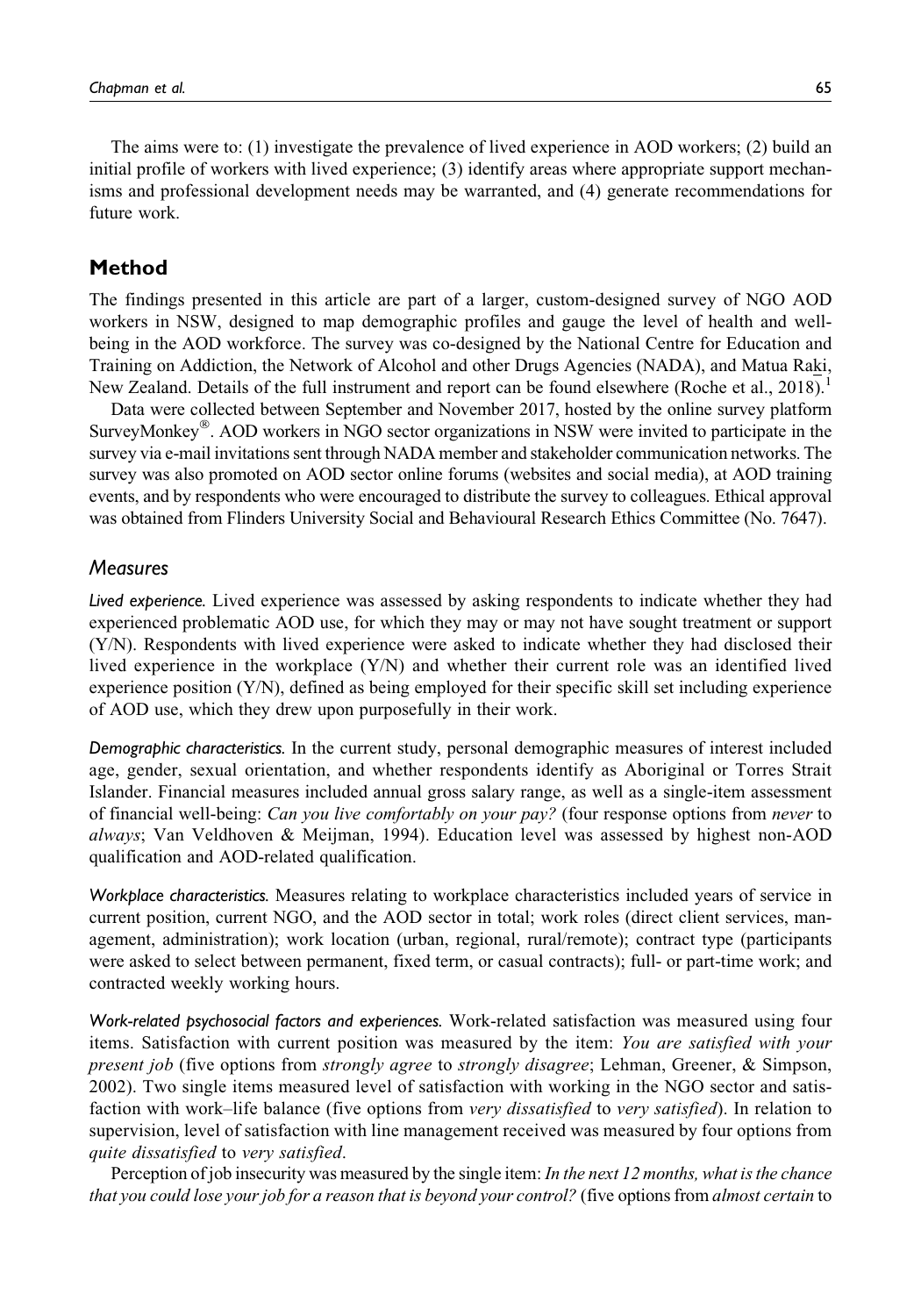almost no chance; Pacheco, Morrison, Cochrane, Blumenfeld, & Rosenberg, 2016). Two items based on previous work (O'Driscoll & Beehr, 1994) and adapted for the AOD sector measured turnover intention in relation to seeking a new job: (1) within the AOD sector but outside current NGO and (2) outside the AOD sector (five options from *strongly agree* to *strongly disagree*). Occupational self-efficacy was assessed by the level of agreement with the statement: I am confident that I have the necessary skills and knowledge to do my job effectively (five options from strongly agree to strongly disagree).

Respondents were asked to indicate whether they had experienced workplace discrimination, bullying, and harassment (Y/N). The degree to which workers felt that they could express their identity at work was assessed by the item: People in Australia have different lifestyles, cultures, and beliefs that express their identity. How easy or hard is it for you to be yourself at work? (five options from very easy to very hard; Stats NZ Tatauranga Aotearoa, 2018).

Perceptions of social support were assessed using the Brief Job Stress Questionnaire (Shimomitsu et al., 2000), a 9-item measure with three 3-item subscales relating to the degree of support received from (1) supervisors, managers, and teamleaders; (2) co-workers; and (3) spouse, family, and friends. Example items are: How freely can you talk with the following people? How reliable are the following people when you are troubled? (five options from not at all to extremely). Good reliability was achieved for all subscales ( $\alpha s \geq .83$ ). A further measure of support was: In general, do you feel supported to undertake your role? (Y/N).

Health, quality of life, AOD use, and concern from significant others. Respondents were asked to rate their general health (five options from poor to excellent; Ware & Sherbourne, 1992) and quality of life (five options from very poor to very good; Power, 2003). AOD use over the past 3 months was assessed by items based on the Alcohol, Smoking and Substance Involvement Screening Test—Frequency & Concern (McRee, Babor, Lynch, & Vendetti, 2018). Frequency of alcohol use categories applied in the current study were never/once or twice a week, 1–4 times per week, daily/almost daily, and alcohol use at risky levels: (Y/N). Respondents reported whether they had used the following substances over the past 3 months: tobacco, cannabis, cocaine, amphetamine-type substances, sedatives or sleeping pills, prescription pain medication, heroin, or opioids (Y/N). The final items asked whether a friend or relative had expressed concern about their alcohol, tobacco, or other drug use, either (1) within the past 3 months or (2) yes, but not in the past 3 months (Y/N).

# Statistical Analyses

Workers with and without lived experience were compared on the demographic and workplace characteristics, work-related psychosocial factors, and health, quality of life, and AOD use measures. Analyses of frequencies were conducted to determine patterns of response, and  $\chi^2$  tests of independence and independent samples t tests were performed to examine between-group differences by lived experience status. Where data were missing due to nonapplicability or respondents opting not to answer the question, percent and means are presented for complete cases only. Statistical significance was inferred from a threshold of  $p \leq 0.05$ , reported with effect sizes to indicate the magnitude of effect. Cohen's (1988)  $d$  is presented for t tests and can be interpreted by conventional standard of  $0.2 = \text{small}, 0.5 = \text{medium}, \text{and } 0.8 = \text{large}, \text{and } \text{Cramér's } V \text{ (donated as } \varphi_c) \text{ is presented for } \chi^2$ whereby  $0.1 = \text{small}, 0.3 = \text{medium}, \text{and } 0.5 = \text{large}.$ 

# **Results**

# Demographic and Workplace Characteristics of Sample

Two hundred and ninety-four respondents completed the larger survey of AOD NGO workers in NSW (Roche et al., 2018). Of these, 20 respondents did not answer the lived experience question and 6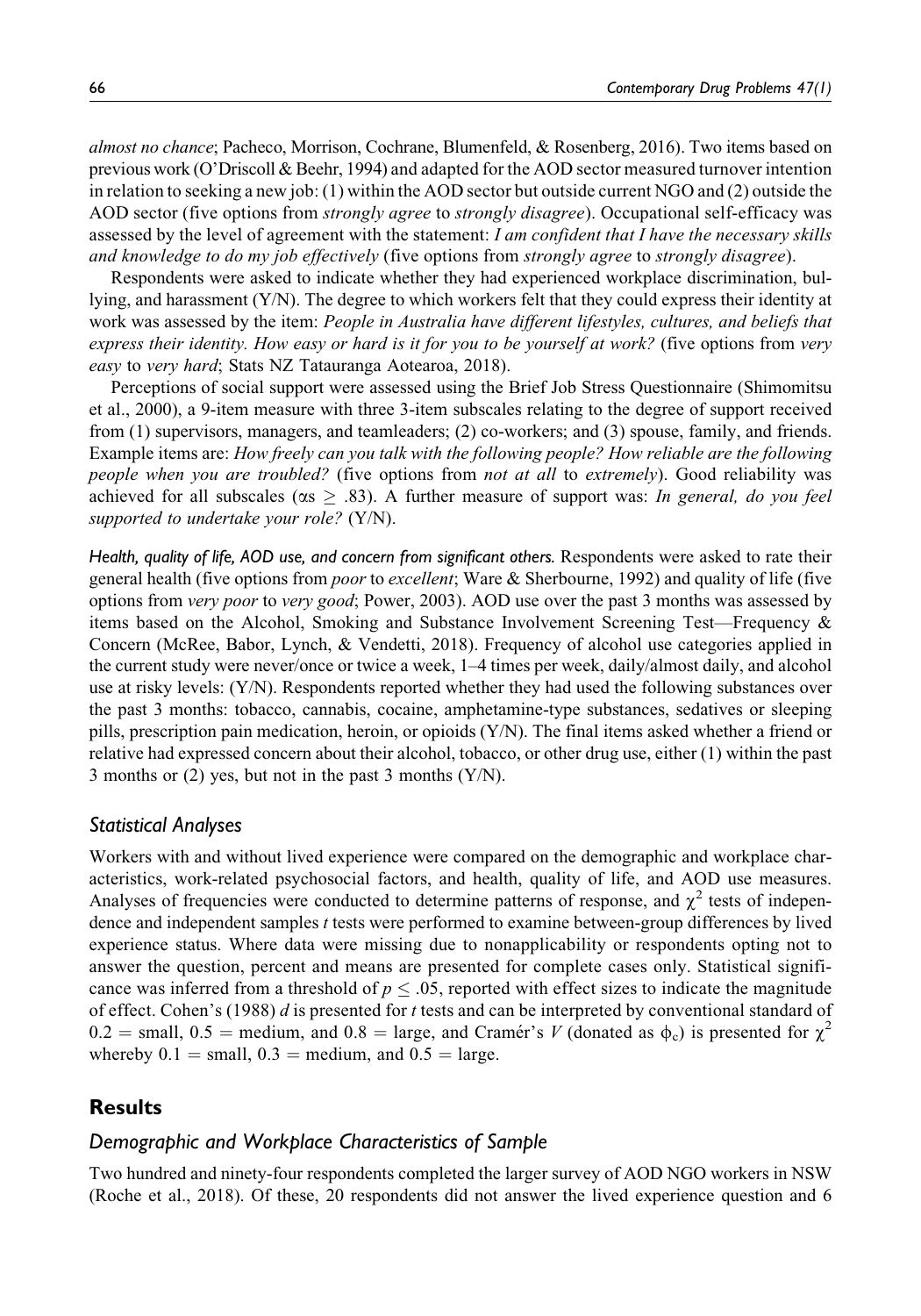| Variable                                       | No Lived Experience<br>$(n = 154)$ | Lived Experience<br>$(n = 114)$ | Total<br>$(N = 268)$ |  |
|------------------------------------------------|------------------------------------|---------------------------------|----------------------|--|
| Age, mean $(SD)^*$                             | 42.22 (12.72)                      | 45.26 (10.28)                   | 43.51 (11.86)        |  |
| Gender <sup>b, **</sup>                        |                                    |                                 |                      |  |
| Female                                         | 76.0 (117)                         | 54.4 (62)                       | 66.8 (179)           |  |
| Male                                           | 24.0 (37)                          | 44.7 (51)                       | 32.8 (88)            |  |
| Transgender female                             | 0                                  | 0.9(1)                          | 0.4(1)               |  |
| Sexual orientation <sup>**</sup>               |                                    |                                 |                      |  |
| Straight or heterosexual                       | 91.2(135)                          | 74.8 (80)                       | 84.3 (215)           |  |
| Lesbian, gay, homosexual, queer <sup>c</sup>   | 8.8(13)                            | 25.2(27)                        | 15.7(40)             |  |
| Aboriginal/Torres Strait Islander              | 5.8(9)                             | 12.3(14)                        | 8.6(23)              |  |
| Annual gross salary ranged,e, *                |                                    |                                 |                      |  |
| $<$ AUD\$30 $k$                                | 3.0(4)                             | 6.9 $(7)$                       | 4.7 $(11)$           |  |
| AUD\$30,001-AUD\$50k                           | 19.4(26)                           | 16.7(17)                        | 18.2(43)             |  |
| AUD\$50,001-AUD\$70k                           | 41.8(56)                           | 55.9 (57)                       | 47.9 (113)           |  |
| $\geq$ AUD\$70,001k                            | 35.8 (48)                          | 20.6(21)                        | 29.2(69)             |  |
| Can live comfortably on pay <sup>t</sup>       | 45.9 (67)                          | 36.I (39)                       | 41.7 (106)           |  |
| Highest non-AOD qualification                  |                                    |                                 |                      |  |
| School                                         | 10.5(13)                           | 15.2(14)                        | 12.5(27)             |  |
| Certificate/diploma                            | 30.6 (38)                          | 41.3 (38)                       | 35.2 (76)            |  |
| Bachelor's degree                              | 29.0 (36)                          | 21.7(20)                        | 25.9(56)             |  |
| Postgraduate qualification                     | 29.9 (37)                          | 21.7(20)                        | 26.4(57)             |  |
| Highest AOD-related qualification              |                                    |                                 |                      |  |
| None                                           | 18.8(24)                           | 17.4(16)                        | 18.2(40)             |  |
| Short course <sup>g</sup> /certificate/diploma | 39.8(51)                           | 53.3 (49)                       | 45.5 (100)           |  |
| Bachelor's degree                              | 13.3(17)                           | 15.2(14)                        | 14.1(31)             |  |
| Postgraduate qualification                     | 28.I (36)                          | 14.1(13)                        | 22.3 (49)            |  |

|  | Table 1. Demographic Characteristics, by Lived Experience Status. <sup>a</sup> |  |  |
|--|--------------------------------------------------------------------------------|--|--|
|  |                                                                                |  |  |

Note.  $AOD =$  alcohol and other drug.

Data are expressed as % (no.) unless otherwise indicated. <sup>b</sup>Transgender female category not included in analysis due to low cell count ( $n=<$  5). <sup>c</sup>Bisexual category removed due to nonselection. <sup>d</sup>Analysis adjusted for PT/FT status. <sup>e</sup>Result should be interpreted with caution due to low cell count ( $n = < 5$ ). <sup>f</sup>% of respondents selecting: can often or always live comfortably.<br><sup>8</sup>Accredited Accredited.

Difference between groups significant at \*p  $\leq$  .05. \*\*p  $\leq$  .01.

selected the option "prefer not to say," leaving  $N = 268$  for analysis in the current study. It is estimated that the NGO AOD workforce in NSW comprises approximately 1,000 workers (NADA, 2014); therefore, the responses from this survey represent the views of around one third of the workforce.

Demographic and workplace characteristics are shown in Tables 1 and 2, respectively. The mean age of the sample was 44 (range  $= 21-67$  years), with 67% female workers. Eighty-four percent of workers identified as straight or heterosexual and 9% Aboriginal and/or Torres Strait Islander. Almost 50% of the sample reported an annual gross household income between AUD\$50 and AUD\$100,000 (49% of part-time workers and 46% of full-time workers).<sup>2</sup> Likewise, 48% of the sample reported an annual gross salary range between AUD\$50 and AUD\$70,000 (35% of part-time workers and 56% of full-time workers). Forty-two percent indicated that they can often or always live comfortably on their pay. Approximately half (52%) of the sample held a non-AOD-related university level (bachelor's degree or postgraduate) qualification, and the majority (46%) held a certificate or diploma-level AODrelated qualification (Table 1).

On average, workers reported 4 years of service in their current position, 5 years in their current NGO, and 8 years of service in the AOD field in total (Table 2). In relation to work roles performed, 76% reported working directly with clients, 30% had management roles, and 41% undertook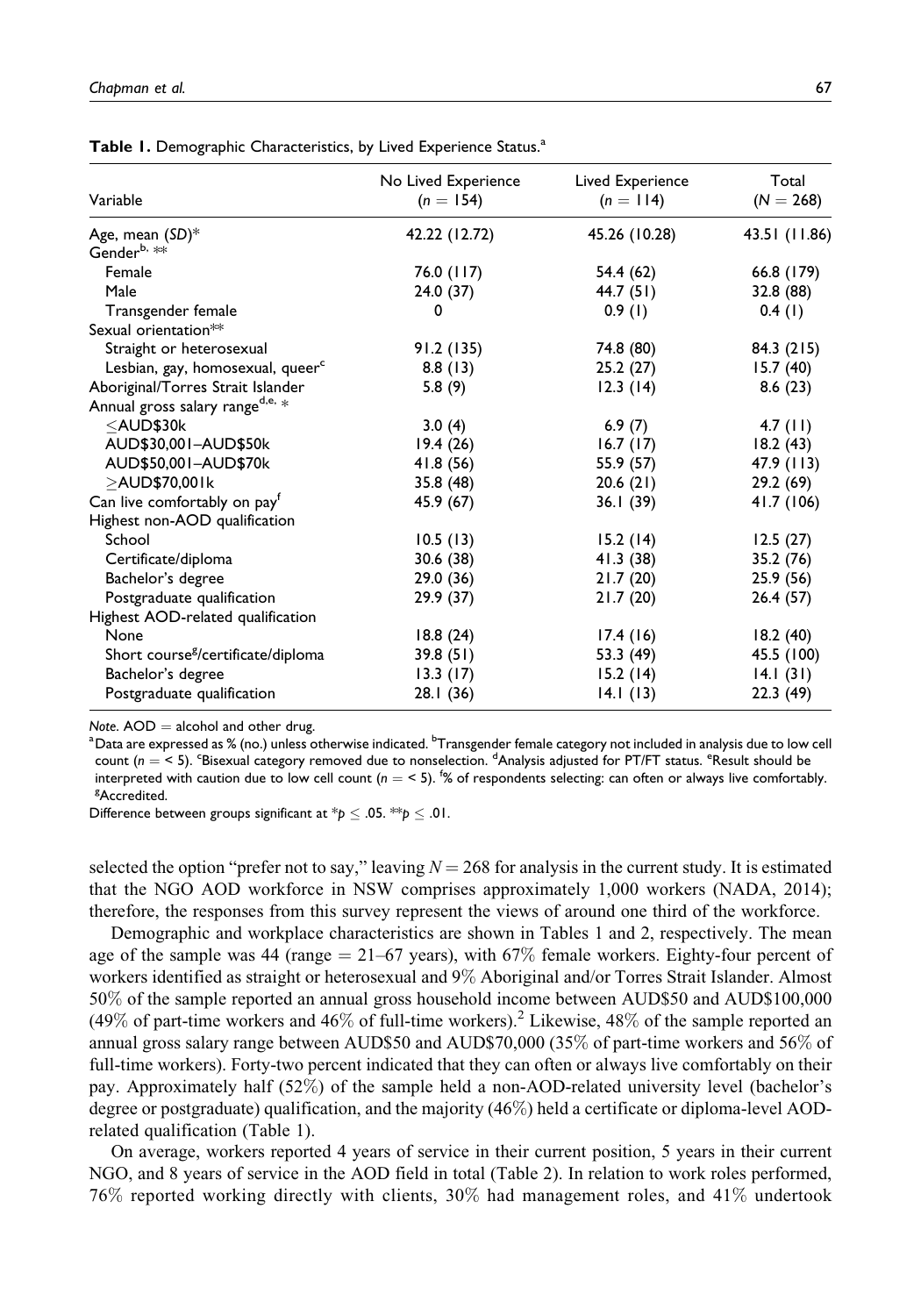|                                      | No Lived Experience | Lived Experience | Total         |
|--------------------------------------|---------------------|------------------|---------------|
| Variable                             | $(n = 154)$         | $(n = 114)$      | $(N = 268)$   |
| Years in current position, mean (SD) | 3.44(3.46)          | 4.08(4.31)       | 3.70(3.83)    |
| Years in current NGO, mean (SD)      | 4.92 (4.87)         | 5.44 (4.75)      | 5.13(4.82)    |
| Years in AOD sector, mean (SD)       | 7.92 (8.48)         | 8.45(7.30)       | 8.14(7.99)    |
| Work roles <sup>b</sup>              |                     |                  |               |
| Direct client services               | 76.0 (117)          | 75.4 (86)        | 75.5 (203)    |
| Management                           | 30.5(47)            | 29.8 (34)        | 30.2(81)      |
| Administration                       | 37.7 (58)           | 46.5 (53)        | $41.4$ (111)  |
| Work location                        |                     |                  |               |
| Urban                                | 47.6 (70)           | 59.I (65)        | 52.5 (135)    |
| Regional                             | 38.I (56)           | 25.5(28)         | 32.7 (84)     |
| Rural/remote                         | 14.3(21)            | 15.4(17)         | 14.8(38)      |
| Contract type                        |                     |                  |               |
| Permanent                            | 80.8(118)           | 83.5(91)         | 82.0 (209)    |
| Fixed term                           | 12.3(18)            | $10.1$ (11)      | 11.4(29)      |
| Casual                               | 6.8(10)             | 6.4(7)           | 6.7(17)       |
| Works full time $(>35$ hr per week)  | 70.2 (99)           | 66.3 (67)        | 68.6 (166)    |
| Work hours per week, mean (SD)       | 35.60 (10.62)       | 33.88 (10.10)    | 34.88 (10.42) |

Table 2. Workplace Characteristics, by Lived Experience Status.<sup>a</sup>

Note.  $AOD =$  alcohol and other drug;  $NGO =$  nongovernment organization.

Data are expressed as % (no.) unless otherwise indicated. <sup>b</sup>Respondents could nominate more than one option.

administrative duties. Just over half of respondents worked in urban locations in NSW. The majority (82%) were employed in permanent positions and most were employed full time (69%), averaging a mean of 35 working hours per week.

Although little recent data are available on the characteristics of the Australian AOD workforce, national indications suggest that workers are predominantly female (66%), aged approximately 45 or over, with an average duration of working in the AOD field for approximately 5 years (Duraisingam, Pidd, Roche, & O'Conner, 2006). Previous workforce surveys in NSW have reported similar demographics and also indicate that around half of workers hold university qualifications and specific AOD-related qualifications, with less than 10% of workers from Aboriginal or Torres Strait Islander backgrounds (Gethin, 2008; NADA, 2014). Thus, although available comparison data are somewhat sparse and caution is warranted, the current findings appear broadly representative of national NGO AOD workforces overall.

# Prevalence of Lived Experience

In all, 42.5% ( $n = 114$ ) of the sample identified as having lived experience. Of those with lived experience, 68.4% ( $n = 78$ ) reported that they had disclosed their lived experience in the workplace and 18.4%  $(n = 21)^3$  reported that they were employed in an identified lived experience position (i.e., employed for their experience of AOD use, which they draw upon purposely in their work).

### Differences Between Those With and Without Lived Experience

Demographic and workplace characteristics. When comparing demographic and workplace characteristics, workers with lived experience were slightly but significantly older,  $t(243) = -2.0$ ,  $p = .047$ ,  $d = .26$ ; more likely to be male,  $\chi^2(1,267) = 13.14$ ,  $p < .001$ ,  $\phi_c = .22$ ; and more likely to identify as lesbian, gay, homosexual, or queer,  $\chi^2(1,255) = 12.71, p < .001, \phi_c = .22$  (Table 1). Identification as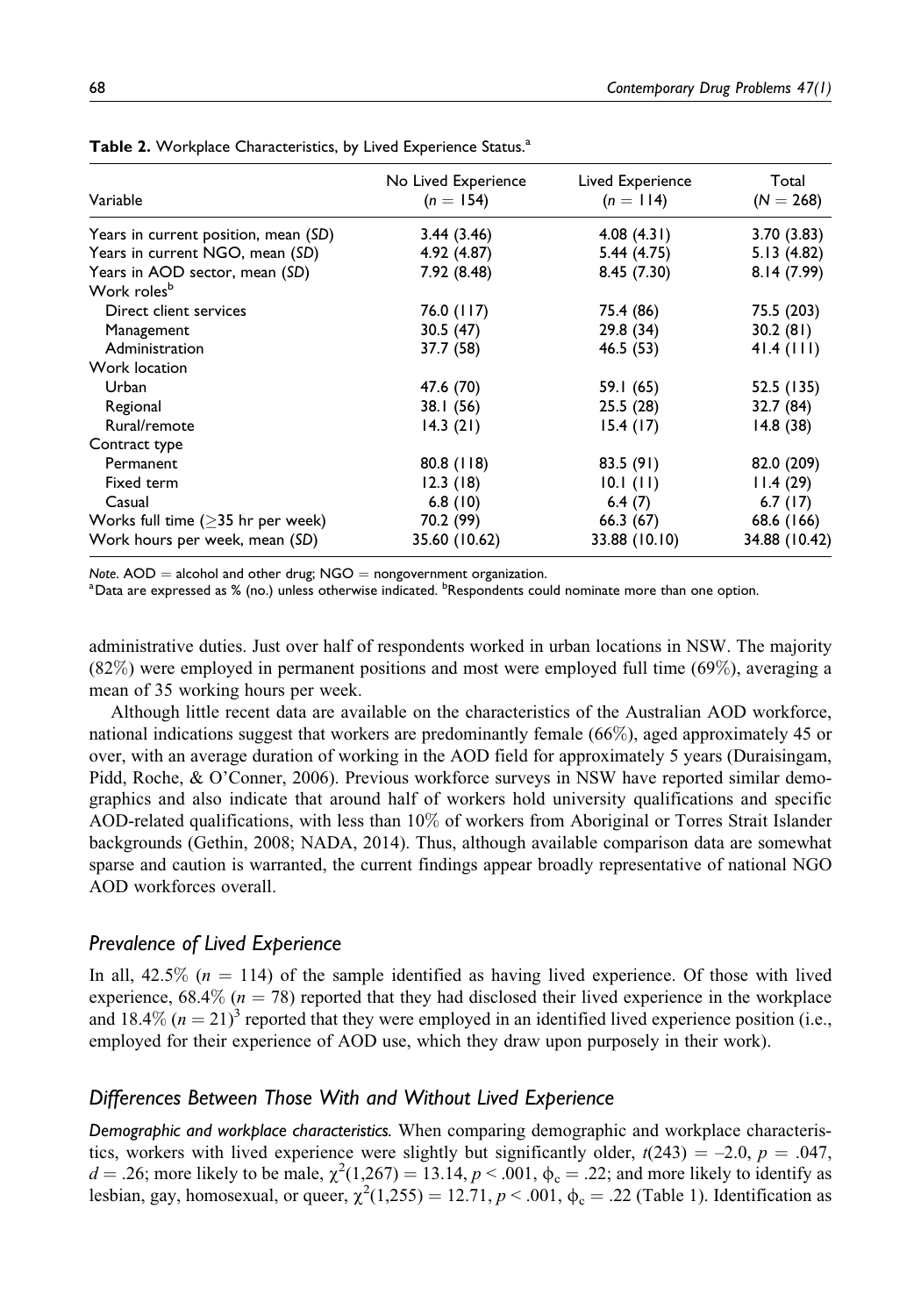| Variable                                              | No Lived Experience<br>$(n = 154)$ | Lived Experience<br>$(n = 114)$ | Total<br>$(N = 268)$ |
|-------------------------------------------------------|------------------------------------|---------------------------------|----------------------|
| Satisfaction with:                                    |                                    |                                 |                      |
| Present job <sup>b</sup>                              | 72.0 (85)                          | 73.4 (58)                       | 72.6 (143)           |
| NGO AOD sector <sup>c</sup>                           | 62.6 (72)                          | 70.9 (56)                       | 66.0 (128)           |
| Work-life balance <sup>c</sup>                        | 59.2 (72)                          | 56.3(45)                        | 58.2 (117)           |
| Supervision: line management <sup>c</sup>             | 63.9 (53)                          | 55.9 (33)                       | 60.6 (86)            |
| Perception of job insecurity <sup>d</sup>             | 32.0(33)                           | 27.3(18)                        | 30.2(51)             |
| Turnover intention <sup>b</sup>                       |                                    |                                 |                      |
| To leave current NGO                                  | 21.5(26)                           | 12.7(10)                        | 18.0(36)             |
| To leave AOD sector                                   | 21.7(26)                           | 16.7(13)                        | 19.7(39)             |
| Confidence in skills and knowledge <sup>b</sup>       | 93.1 (121)                         | 92.I (82)                       | 92.7 (203)           |
| Negative workplace experiences                        |                                    |                                 |                      |
| Discrimination*                                       | 17.6(22)                           | 29.1(25)                        | 22.3(47)             |
| <b>Bullying</b>                                       | 42.4 (53)                          | 48.3 (42)                       | 44.8 (95)            |
| Harassment                                            | 20.0(25)                           | 31.0(27)                        | 24.5 (52)            |
| Find it easy to "be yourself" at work <sup>e, *</sup> | 77.2 (105)                         | 63.1(65)                        | 71.1 (170)           |
| Feel supported to undertake role                      | 86.8 (105)                         | 81.5(66)                        | 84.7 (171)           |
| Social support, mean (SD) <sup>t</sup>                |                                    |                                 |                      |
| Supervisor/manager/teamleader                         | 2.14(0.58)                         | 2.15(0.59)                      | 2.14(0.58)           |
| Co-workers                                            | 2.35(0.53)                         | 2.30(0.52)                      | 2.33(0.52)           |
| Spouse/family/friends*                                | 2.71(0.39)                         | 2.56(0.48)                      | 2.65(0.43)           |

|  | Table 3. Work-Related Psychosocial Factors and Experiences, by Lived Experience Status. <sup>a</sup> |
|--|------------------------------------------------------------------------------------------------------|
|  |                                                                                                      |

Note.  $AOD =$  alcohol and other drug;  $NGO =$  nongovernment organization.

Data are expressed as % (no.) unless otherwise indicated. <sup>b</sup>% of respondents selecting: agree or strongly agree. <sup>c</sup>% of respondents selecting: mostly satisfied or very satisfied. <sup>d</sup>% of respondents selecting: medium, high, or almost certain chance of losing job. <sup>e</sup>% of respondents selecting: easy or very easy. <sup>f</sup>Min–max scale range = 1–4.

Difference between groups significant at  $p \leq .05$ .

Aboriginal and/or Torres Strait Islander was reported by a higher percentage of lived experience workers (12% vs.  $6\%$ , ns). Adjusting for part/full-time work, those with lived experience reported significantly lower annual gross salary ranges,  $\chi^2(3,223) = 8.79$ ,  $p = .032$ ,  $\phi_c = .20$ , and were less likely to report that they could often or always live comfortably on their pay, although this difference was nonsignificant  $(36\% \text{ vs. } 46\%)$ . There were no significant between-group differences for qualification level, although workers with lived experience tended to report more certificate/diploma-level AOD-related qualifications and fewer postgraduate qualifications (Table 1).

No differences were found by lived experience status for years of service in current position, current NGO, or AOD sector in total. The type of work roles performed, work locations, contract type, and weekly working hours were also similar between groups (Table 2).

Work-related psychosocial factors and experiences. Work-related psychosocial factors and experiences by lived experience status are displayed in Table 3. In the total sample, 73% reported satisfaction with present job, 66% were satisfied with working in the NGO AOD sector more broadly, work–life balance satisfaction stood at 58%, and satisfaction with line management was 61%. No significant differences were found by lived experience status for these variables. Similarly, no differences were found for perceived chance of job loss in the next 12 months, which stood at 30% across the workforce, or for confidence in skills and knowledge to do the job, which was high at 93% across the sample. Turnover intentions, to leave both current NGO and the AOD sector, were slightly lower in those with lived experience than those without (13% vs. 22% and 17% vs. 22%, respectively, *ns*).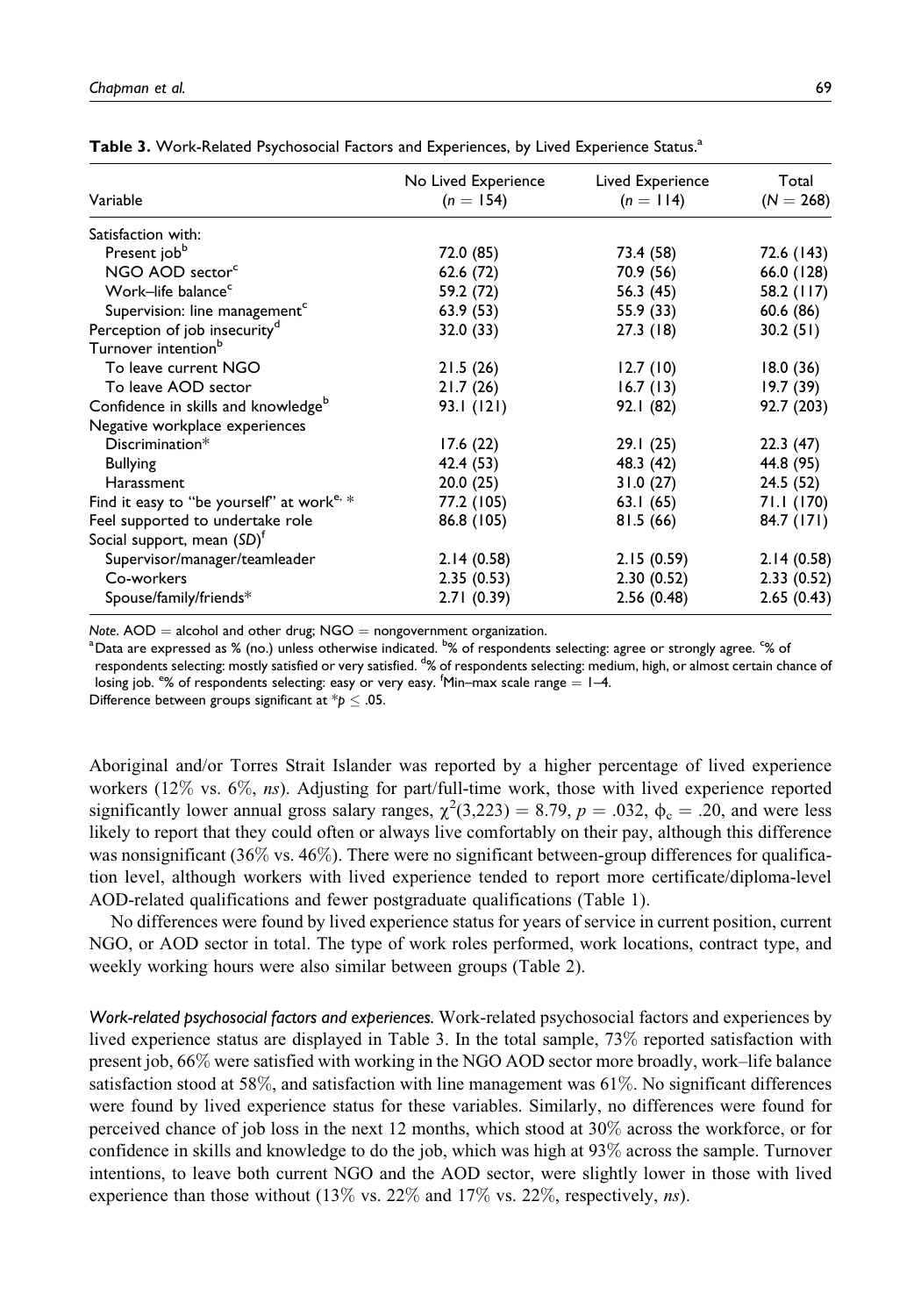| Variable                                   | No Lived Experience<br>$(n = 154)$ | Lived Experience<br>$(n = 114)$ | Total<br>$(N = 268)$ |
|--------------------------------------------|------------------------------------|---------------------------------|----------------------|
| General health rating <sup>b</sup>         | 82.6 (95)                          | 78.5 (62)                       | 80.9 (157)           |
| Quality of life rating <sup>c</sup>        | 89.8 (106)                         | 84.0 (68)                       | 87.4 (174)           |
| Alcohol frequency <sup>d,e, **</sup>       |                                    |                                 |                      |
| Never/once or twice                        | 39.2 (47)                          | 67.9 (55)                       | 50.7 (102)           |
| $1-4\times$ per week                       | 54.2 (65)                          | 27.2(22)                        | 43.3 (87)            |
| Daily/almost daily                         | 6.7(8)                             | 4.9(4)                          | 6.0(12)              |
| Alcohol at risky levelse,f, **             | 52.5 (63)                          | 32.I (26)                       | 44.3 (89)            |
| Tobacco <sup>e</sup>                       | 23.5(28)                           | 34.6 (28)                       | 28.0 (56)            |
| Cannabis <sup>e</sup>                      | 7.5(9)                             | 9.9(8)                          | 8.5(17)              |
| Cocaine <sup>e,g</sup>                     | 4.2(5)                             | 2.5(2)                          | 3.5(7)               |
| Amphetamine-type substances <sup>e,g</sup> | 0.8(1)                             | 4.9 $(4)$                       | 2.5(5)               |
| Sedatives or sleeping pills <sup>e</sup>   | 7.6(9)                             | $13.6$ (11)                     | 10.0(20)             |
| Opioids <sup>e,h, *</sup>                  | 10.0(12)                           | 22.5(18)                        | 15.0(30)             |
| Friend/relative expressed concern          |                                    |                                 |                      |
| Alcohol use-Ever**                         | 7.5(9)                             | 21.3(17)                        | 13.0(26)             |
| Alcohol use—Past 3 months <sup>8</sup>     | 1.7(2)                             | 2.5(2)                          | 2.0(4)               |
| Tobacco use-Ever**                         | 15.8(19)                           | 40.0 (32)                       | 25.5(51)             |
| Tobacco use-Past 3 months*                 | 10.8(13)                           | 22.5(18)                        | 15.5(31)             |
| Other drug use-Ever <sup>8</sup>           | 2.5(3)                             | 23.5(19)                        | 10.9(22)             |
| Other drug use-Past 3 months <sup>T</sup>  | 1.7(2)                             | 3.7(3)                          | 2.9(5)               |

Table 4. Health, Quality of Life, AOD Use in Past 3 Months, and Concern From Significant Other, by Lived Experience Status.<sup>5</sup>

Note. AOD = alcohol and other drug.<br>ªData are expressed as % (no.). <sup>b</sup>% of respondents selecting: good, very good, or excellent. <sup>c</sup>% of respondents selecting: good or very good. <sup>d</sup>Result should be interpreted with caution due to one cell with low count ( $n=<$  5). <sup>e</sup>Used in the past 3 months.<sup>f</sup>Consumption of five (male) or four (female) drinks on one occasion.<sup>g</sup>Analysis not performed due to low cell count  $(n = 5)$ . <sup>h</sup>Descriptor included prescription pain medication, heroin, or opioids. Difference between groups significant at  $p < .05$ . \*\*p  $< .01$ .

However, workers with lived experience were significantly more likely to report having experienced discrimination in the workplace,  $\chi^2(1,211) = 3.87, p = .049, \phi_c = .14$  (Table 3). Experiences of workplace harassment was also reported more frequently by those with lived experience  $(31\% \text{ vs.})$  $20\%,$  ns). There was a significant difference in the degree to which workers felt able to express their identity at work: 77% of workers without lived experience found it easy or very easy to "be themselves" at work compared to 63% of lived experience workers,  $\chi^2(1,239) = 5.67$ ,  $p = .017$ ,  $\phi_c = .15$ . No differences were found for experiences of bullying, which was reported by 45% of workers across the sample.

Workers felt highly and equally supported to undertake their role in general (85% across the sample), and no between-group differences were found for perceptions of social support from supervisors, managers, teamleaders, or coworkers. However, those with lived experience reported receiving significantly less social support from their spouse, family, or friends,  $t(209) = 2.52$ ,  $p = .012$ ,  $d = .34$ , suggesting a lower level of support outside of work than their nonlived experience colleagues (Table 3).

Health, quality of life, AOD use, and concern from significant others. Eighty-one percent of workers reported their general health to be good to excellent, and 87% rated their quality of life to be good or very good, with no differences between groups (Table 4). In relation to AOD use, workers with lived experience were significantly more likely to have never, or once or twice, used alcohol in the past 3 months,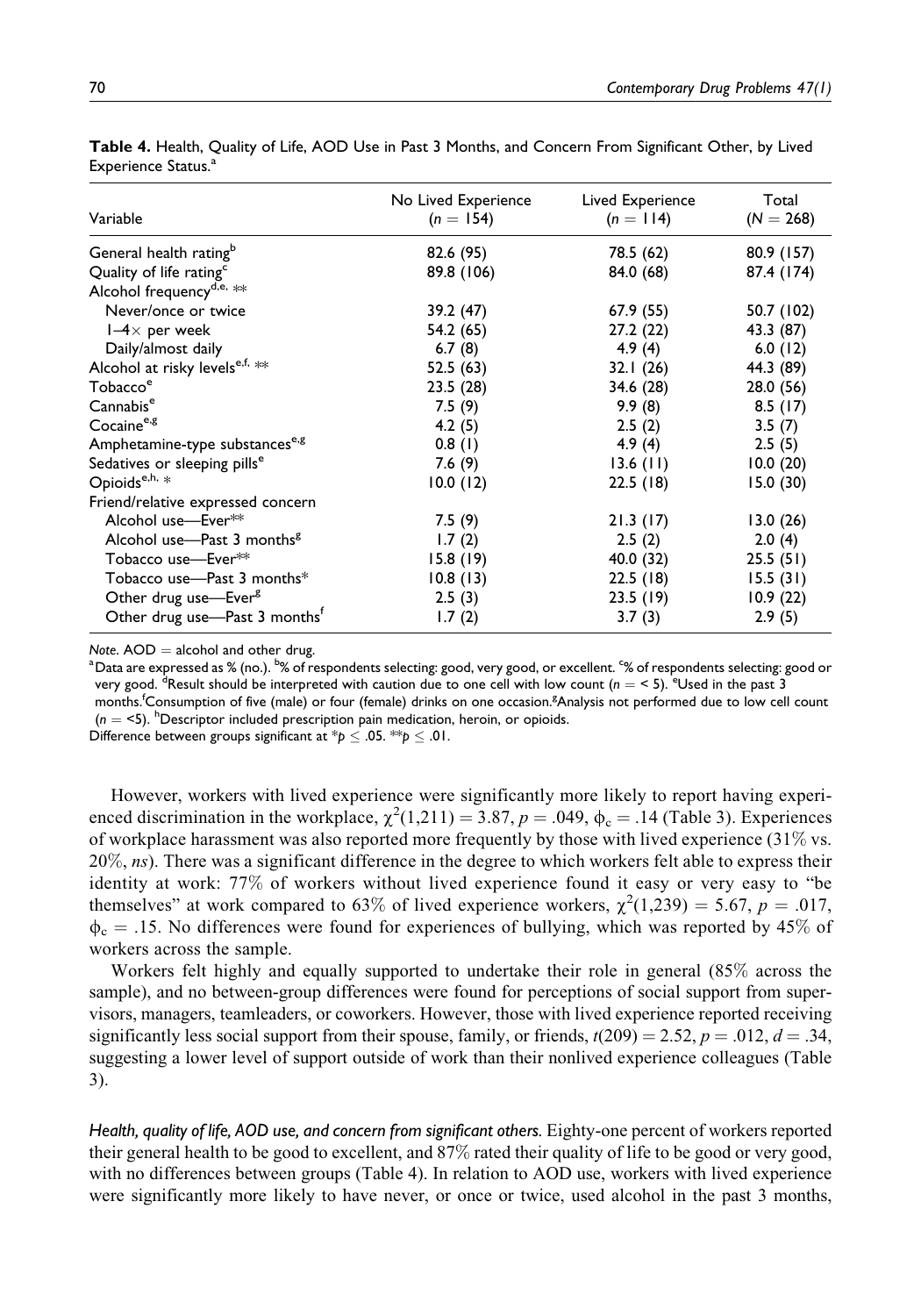$\chi^2(1,201) = 16.26, p < .001, \phi_c = .28$  (68% vs. 39%), and significantly less likely to report drinking at risky levels,  $\chi^2(1,201) = 8.16$ ,  $p = .004$ ,  $\phi_c = .20$  (32% vs. 53%). No differences were found for tobacco or any other drug use with the exception of opioids,  $\chi^2(1,200) = 5.88, p = .015, \phi_c = .17$ , used by 23% of workers with lived experience in the past 3 months compared to 10% of nonlived experience workers (Table 4). Friends, relatives, and others of those with lived experience were significantly more likely to have expressed concern in the past 3 months for tobacco use,  $\chi^2(1,200) = 4.99$ ,  $p = .026$ ,  $\phi_c =$ .16, and at some time in the past for both alcohol,  $\chi^2(1,200) = 8.02$ ,  $p = .005$ ,  $\phi_c = .20$ , and tobacco,  $\chi^2(1,200) = 14.76$ ,  $p < .001$ ,  $\phi_c = .27$ . This trend was also evident for other drug use but could not be tested statistically due to low sample sizes (Table 4).

# **Discussion**

This is the first Australian study to be undertaken to examine the profile of AOD workers with lived experience of problematic AOD use. First, a substantial proportion (43%) of AOD workers in the current sample reported lived experience. Despite the dearth of comparison data, previous analysis of the New Zealand addiction (including gambling) workforce reported that 32% considered themselves to be in recovery from a substance use problem (Adamson, Deering, Schroder, Townshend, & Ditchburn, 2009). This is consistent with estimates that the representation of lived experience in the U.S. addiction treatment workforce stands at approximately 30% (White, 2009; White & Evans, 2013). Thus, the proportion of those with lived experience in the current sample could be considered higher than expected. Notably, only 18% were employed in a lived experience position. It is encouraging that nearly 70% of those with lived experience had disclosed their experience to their employer, which may indicate a supportive workplace (Butler et al., 2018). It would be useful for future studies to examine differences between workers who choose to disclose and those who do not, in addition to identifying factors that may be linked to this decision. Time elapsed since problematic use or current abstinence status may be contributing factors in this regard.

When comparing worker groups, those with lived experience differed to their nonlived experience colleagues in several important respects. In terms of personal characteristics, workers with lived experience in the NGO sector were more likely to be slightly but significantly older, male, and identify as lesbian, gay, homosexual, or queer, all with small–medium effect sizes. Identification as Aboriginal and/or Torres Strait Islander was also trending in the data. These sociodemographic factors are predictive of higher levels of AOD use and problems in the community at large. As such, workers with these characteristics may be well placed to offer empathic mutual support to treatment recipients and service clients.

In terms of AOD use, lived experience workers were more likely to abstain from alcohol and less likely to drink at risky levels. However, significantly higher levels of past concern by friends/family was reported, suggesting that these workers have undergone positive change. Evidence suggests that smoking rates in the AOD sector workforce are high generally (Cookson et al., 2014), and targeted smoking cessation programs or initiatives to support workers to reduce or cease consumption may be warranted across the workforce to help improve overall health. Workers with lived experience were also more likely to have used prescription pain medication, heroin, or opioids in the past 3 months, although it should be noted that these drugs were assessed using a combined measure. We are therefore unable to speculate on the reasons underlying this finding, and future studies are advised to separate measures of pain medication, heroin, and opioids to gain a clearer understanding. However, additional support from supervisors and employers may be warranted.

Workers with lived experience also reported significantly higher levels of discrimination in the workplace and were less likely to feel as though they could "be themselves" at work. Reports of workplace harassment were also slightly higher in this group, consistent with international reports suggesting that prejudice around AOD use may lead to discrimination for clinicians with a personal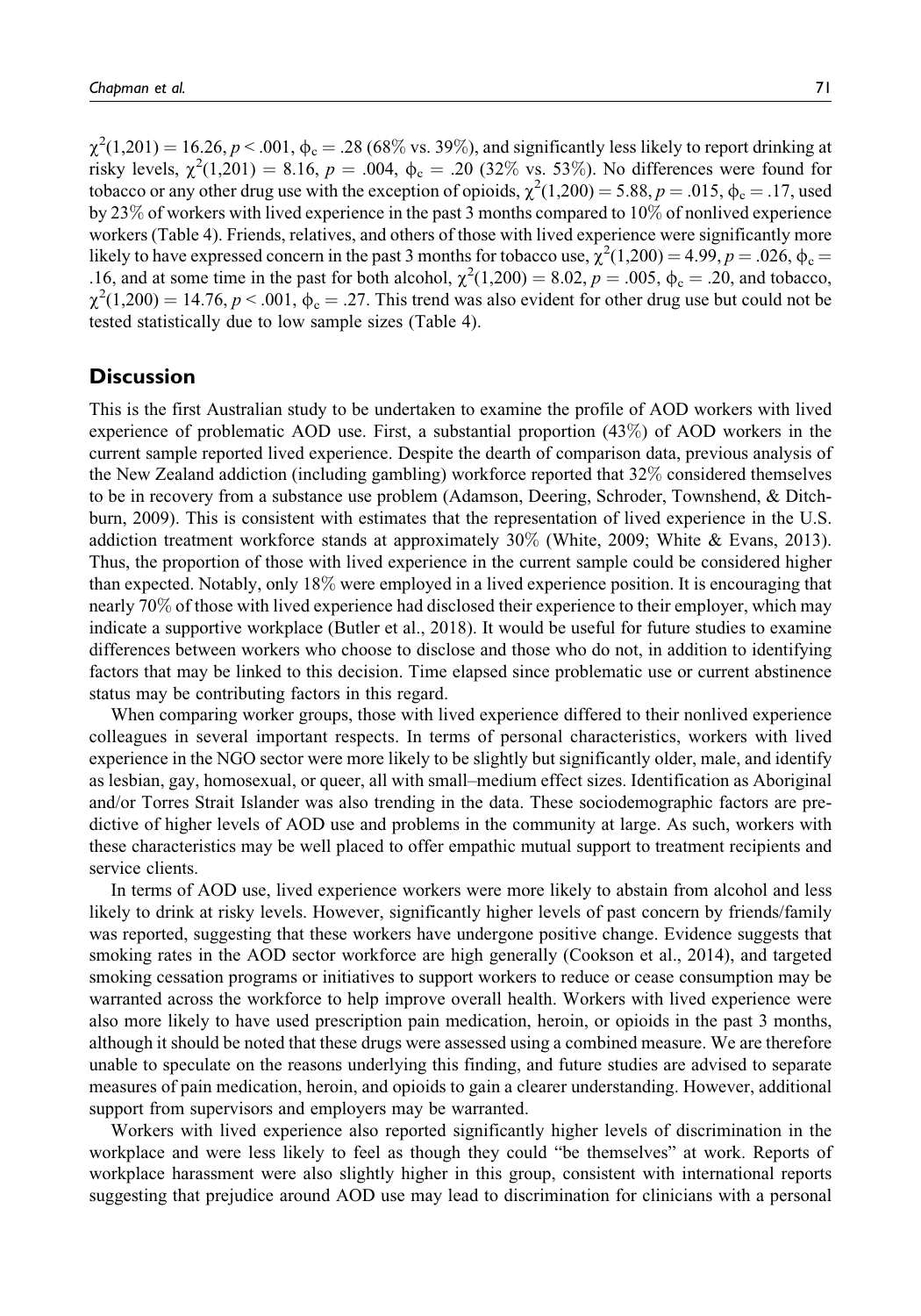history of substance use disorders (White, 2009). AOD dependence is more stigmatized than any other health or social condition and continues to pose a barrier in workplaces, health systems, and wider community around the world (Brener, Von Hippel, Von Hippel, Resnick, & Treloar, 2010; FitzGerald & Hurst, 2017; Gilchrist et al., 2011; Room, Rehm, Trotter, Paglia, & Ustun, 2001). Furthermore, research from the U.S. suggests that stigma attached to the sector is one of the reasons for lower pay in this field in comparison to other areas of behavioral health care (Addiction Technology Transfer Centre [ATTC] Network, 2017). The findings around negative workplace experiences are therefore important with regard to the pervasive nature of stigma, and speak to the value and importance of addressing stigma in the workplace as part of an integrated workplace well-being approach (Harvey et al., 2017). Organizations should seek to ensure fairness of treatment; provide guidance toward and reinforce the use of appropriate and nonstigmatizing language, and facilitate help-seeking and open reporting around problematic workplace behaviors and cultures.

Workers with lived experience also reported less social support from family and friends, which raises the potential for additional risks to general health and well-being. Social isolation and lack of social support are associated with higher morbidity (Viswesvaran, Sanchez, & Fisher, 1999) and lower life expectancy (House, 2001). Furthermore, previous work has demonstrated that strong social support networks are important for the well-being of lived experience workers (Best, Savic, & Daley, 2016; Butler et al., 2018). To improve work–life outcomes, steps to provide additional measures of social support and connection within organizations may include the provision of structured opportunities for positive interaction (e.g., praise, encouragement, and respect) between co-workers, managers, and supervisors and routinely assessing for signs of burnout or withdrawal (Roche & Nicholas, 2017).

Finally, the findings relating to remuneration are of interest. The average salary range across the whole sample was lower than the average annual Australian salary of approximately AUD\$81,600 (Australian Bureau of Statistics, 2017), which was reflected by only 42% of workers stating that they could live comfortably on their pay. However, workers with lived experience reported lower pay than those without lived experience despite working similar hours and with comparable years of service. Although this disparity may reflect trends toward lower education levels in the lived experience group, this pattern echoes international reports that workers in recovery are paid less for comparable work (White, 2009), and also suggests that workers with lived experience may have less access to senior roles than their nonlived experience counterparts. It is crucial to recognize where and why such discrepancies occur throughout the AOD sector and ensure appropriate pay recognition. Increasing educational opportunities and access to certification processes in countries where this applies may go some way to address this (ATTC, 2017). It is also noteworthy that workers with lived experience reported slightly lower turnover intentions than those without lived experience. Although this difference was not statistically significant, it is important to flag as a potentially useful avenue for future investigation, as preventing turnover is important to ensure a stable workforce that can provide continuity in client care.

Taken together, the current findings highlight a need for further investigation into comprehensive and appropriately tailored policies to better support workers with lived experience of AOD use, including tackling stigma and discrimination, improving access to social supports, and closer attention to pay equity. What is striking from this study is that: (1) most workers with lived experience in the AOD sector are not employed in consumer and peer workforce roles, and (2) the proportion of those who identify as lived experience workers is approaching almost half of the workforce. Clearly, this is an important and understudied area, as little is known about the implications of personal histories for the workers themselves or the impact this may have on work with clients. Lived experience of problematic AOD use is widespread but not aligned to specific roles/positions in clinical services. Although workforce development is often discussed with reference to targeting certain roles and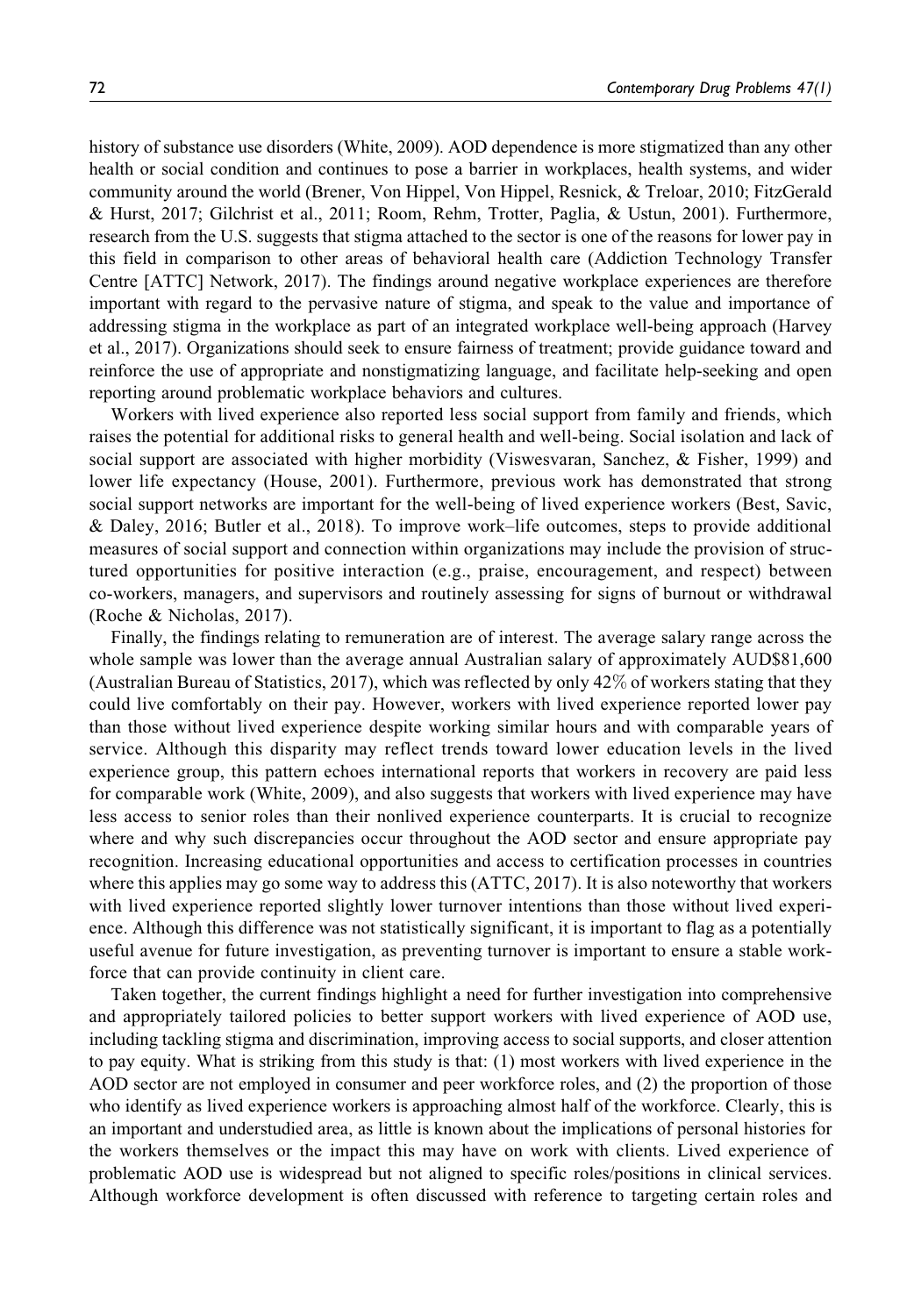positions, the current findings suggest that a more system-wide approach to the AOD workforce around issues of discrimination, stress, salary, and training is required.

These findings also suggest that the distinction between the peer and professional workforce may be less clearly delineated than previously indicated, and the perspectives of lived experiences workers are applicable across the workforce more generally. The way in which "AOD lived experience" is conceptualized is multifaceted and may relate to problematic (or non-problematic) personal use; witnessing use by a family member, or other significant experiences at neighborhood or community levels (Rothrauff et al., 2011; White, 2009). Therefore, a broader conceptualization of lived experience is required across the sector to better inform future work and workforce development.

In summary, clarity and distinction around "AOD lived experiences" in relation to both worker role and definition is currently lacking. It is important to engage with all workers with lived experience to seek feedback about sector policy, workforce development, and research priorities that could lead to strengthening supports in the workplace. A collaborative co-design approach is required for beneficial change. Lessons may be learned from existing frameworks in comparable sectors such as mental health, for example, the recently launched Lived Experience Framework for NSW (Mental Health Commission of NSW, 2018) and the mental health international charter, providing guiding principles, values, and practices from a global perspective (Stratford et al., 2019).

#### **Limitations**

As an initial study in this area, the findings offer useful insights. However, this is tempered by a number of caveats. The study size and sample were relatively small, with statistical tests yielding small to medium effects. Several potentially useful analyses could not be undertaken due to small cell sizes. Limitations in the survey items were evident; for example, quantity of AOD use alongside frequency of use measures would be preferable. The study focused on nongovernment workers and may therefore have particular relevance to the NGO sector. It is not known to what extent the findings can be generalized to government service workers, who may be systematically different in a variety of respects. Future studies would benefit from a larger sample and broader population base. However, given the comparable demographic profile of available national workforce data (Duraisingam et al., 2006), cautious optimism regarding generalizability may be assumed.

# Conclusion

Given the dearth of national and international literature, this article makes an important contribution to the broader extant literature in relation to lived experience, highlighting support mechanisms and key points for future consideration. Workers reporting lived experience in the AOD sector come from varied backgrounds, and a more comprehensive conceptualization and understanding of lived experience is required to address AOD workforce development needs, both nationally and overseas. This article highlights this gap and calls for more to be done in the area.

#### Declaration of Conflicting Interests

The author(s) declared no potential conflicts of interest with respect to the research, authorship, and/or publication of this article.

#### Funding

The author(s) disclosed receipt of the following financial support for the research, authorship, and/or publication of this article: This work was supported by the Australian Government Department of Health.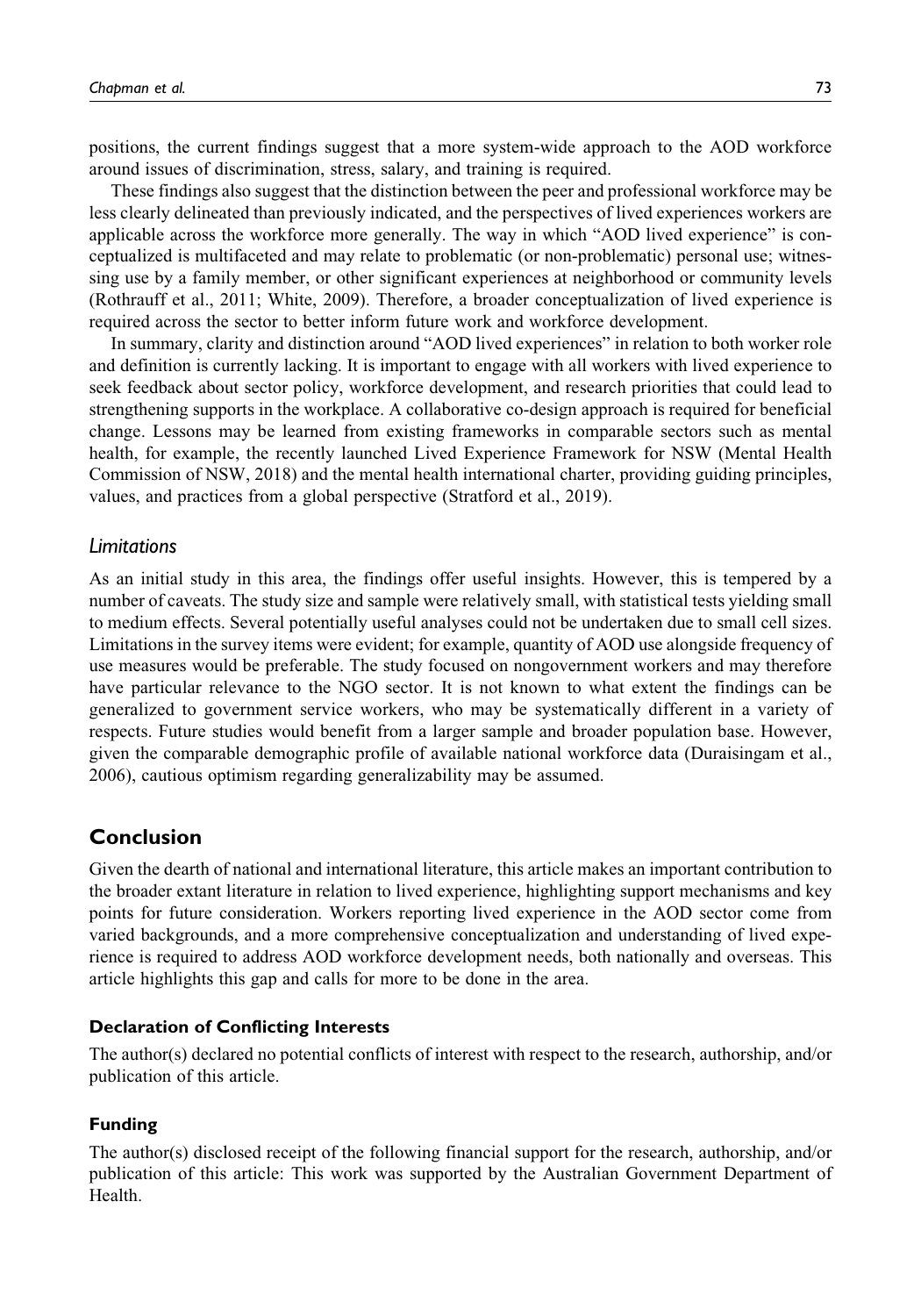#### ORCID iDs

Janine Chapman  $\bullet$  <https://orcid.org/0000-0002-9202-9788> Victoria Kostadinov D<https://orcid.org/0000-0002-6573-2179>

#### **Notes**

- 1. The sample in this article is based on the number of respondents who answered the single item relating to lived experience of problematic alcohol and other drug use and may vary from total participant numbers presented in the report. To enable interpretation of analyses, variable coding applied here may differ from the report.
- 2. Part-time and full-time status was categorized using the Australian Bureau of Statistics (2018) definition of part-time working hours  $\leq$ 34 hr per week and full-time working hours  $\geq$ 35 hr per week.
- 3. Six respondents who selected "no" to lived experience but "yes" to being employed in a lived experience position were removed due to unreliability of data.

#### **References**

- Adamson, S., Deering, D., Schroder, R., Townshend, P., & Ditchburn, M. (2009). National telephone survey of the addiction treatment workforce. National Addiction Centre, University of Otago.
- Addiction Technology Transfer Centre Network. (2017). National Workforce Report 2017: Strategies for recruitment, retention and development of the substance use disorder treatment and recovery services workforce. Author.
- Anderson, S. C., & Wiemer, L. E. (1992). Administrators' beliefs about the relative competence of recovering and nonrecovering chemical dependency counselors. Families in Society: The Journal of Contemporary Human Services, 73, 596–603.
- Australian Bureau of Statistics. (2017). Average weekly earnings, Australia (cat. 6302.0). Author.
- Australian Bureau of Statistics. (2018). Labour statistics: Concepts, sources and methods (cat. 6102.0.55.001). Author.
- Bassuk, E. L., Hanson, J., Greene, R. N., Richard, M., & Laudet, A. (2016). Peer-delivered recovery support services for addictions in the United States: A systematic review. Journal of Substance Abuse Treatment, 63, 1–9.
- Best, D., Savic, M., & Daley, P. (2016). The well-being of alcohol and other drug counsellors in Australia: Strengths, risks, and implications. Alcoholism Treatment Quarterly, 34, 223–232.
- Brener, L., Resnick, I., Ellard, J., Treloar, C., & Bryant, J. (2009). Exploring the role of consumer participation in drug treatment. Drug and Alcohol Dependence, 105, 172–175.
- Brener, L., Von Hippel, W., Von Hippel, C., Resnick, I., & Treloar, C. (2010). Perceptions of discriminatory treatment by staff as predictors of drug treatment completion: Utility of a mixed methods approach. Drug and Alcohol Review, 29, 491–497.
- Butler, M., Savic, M., Best, D. W., Manning, V., Mills, K. L., & Lubman, D. I. (2018). Wellbeing and coping strategies of alcohol and other drug therapeutic community workers: A qualitative study. Therapeutic Communities: The International Journal of Therapeutic Communities, 39, 118–128.
- Cohen, J. (1988). Statistical power and analysis for the behavioral sciences (2nd ed.). Lawrence Erlbraum.
- Consumer Focus Collaboration. (2001). The evidence supporting consumer participation in health. Author.
- Cookson, C., Strang, J., Ratschen, E., Sutherland, G., Finch, E., & McNeill, A. (2014). Smoking and its treatment in addiction services: Clients' and staff behaviour and attitudeds. BMC Health Services Research, 14, 1–8.
- Duraisingam, V., Pidd, K., Roche, A., & O'Conner, J. (2006). Stress satisfaction and retention among alcohol and other drug workers in Australia. The National Centre for Education and Training on Addiction, Flinders University.
- FitzGerald, C., & Hurst, S. (2017). Implicit bias in healthcare professionals: A systematic review. BMC Medical Ethics, 18, 19.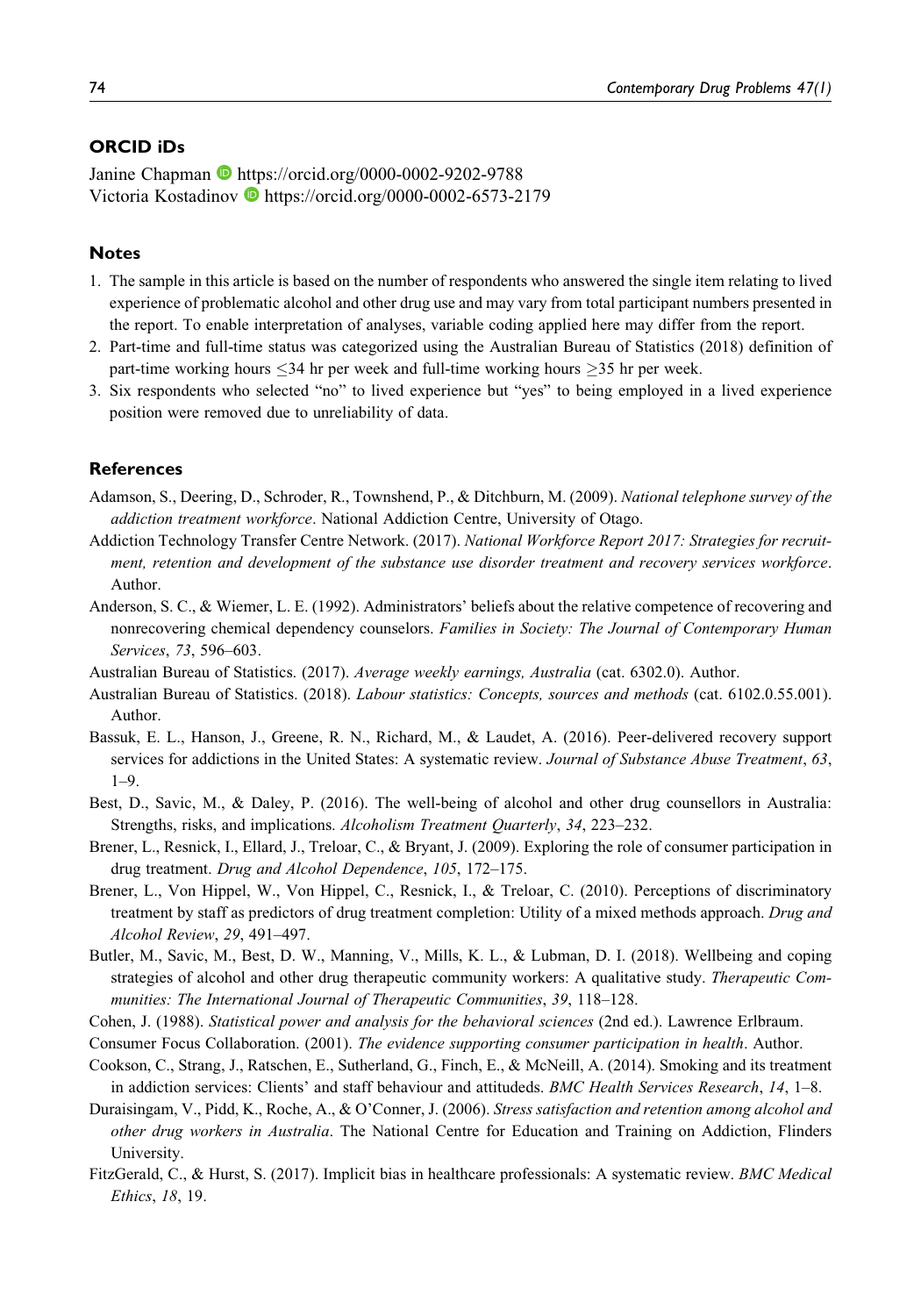- Gethin, A. (2008). NSW alcohol and other drug non-government sector: Workforce profile and issues. Network of Alcohol and Other Drug Agencies.
- Gilchrist, G., Moskalewicz, J., Slezakova, S., Okruhlica, L., Torrens, M., Vajd, R., & Baldacchino, A. (2011). Staff regard towards working with substance users: A European multi-centre study. Addiction, 106, 1114–1125.
- Harvey, S. B., Modini, M., Joyce, S., Milligan-Saville, J. S., Tan, L., Mykletun, A., & Mitchell, P. B. (2017). Can work make you mentally ill? A systematic meta-review of work-related risk factors for common mental health problems. Occupational Environmental Medicine, 74, 301–310.
- House, J. S. (2001). Social isolation kills, but how and why? Psychosomatic Medicine, 63, 273–274.
- Hyde, P. S. (2013). Report to congress on the nation's substance abuse and mental health workforce issues. U.S. Department of Health and Human Services, Substance Abuse and Mental Health Services Administration.
- Lehman, W. E., Greener, J. M., & Simpson, D. D. (2002). Assessing organizational readiness for change. Journal of Substance Abuse Treatment, 22, 197–209.
- Marshall, Z., Dechman, M. K., Minichiello, A., Alcock, L., & Harris, G. E. (2015). Peering into the literature: A systematic review of the roles of people who inject drugs in harm reduction initiatives. Drug and Alcohol Dependence, 151, 1–14.
- McRee, B., Babor, T. F., Lynch, M. L., & Vendetti, J. A. (2018). Reliability and validity of a two-question version of the World Health Organization's alcohol, smoking and substance involvement screening test: The ASSIST-FC. Journal of Studies on Alcohol and Drugs, 79, 649–657.
- Mental Health Commission of New South Wales. (2018). Lived experience framework for NSW. Author.
- Nelson, A. (2017). Addiction workforce development in Aotearoa New Zealand. Drugs: Education, Prevention and Policy, 24, 461–468.
- Network of Alcohol and Other Drugs Agencies. (2014). Responding to alcohol and drug related harms in NSW: Mapping the NSW non government alcohol and other drugs sector. Author.
- O'Driscoll, M. P., & Beehr, T. A. (1994). Supervisor behaviors, role stressors and uncertainty as predictors of personal outcomes for subordinates. Journal of Organizational Behavior, 15, 141–155.
- Pacheco, G., Morrison, P. S., Cochrane, B., Blumenfeld, S., & Rosenberg, B. (2016). Understanding insecure work. New Zealand Work Research Institute.
- Peacock, A., Leung, J., Larney, S., Colledge, S., Hickman, M., Rehm, J., & Degenhardt, L. (2018). Global statistics on alcohol, tobacco and illicit drug use: 2017 status report. Addiction, 113, 1905–1926.
- Power, M. (2003). Development of a common instrument for quality of life. In A. Nosikov & C. Gudex (Eds.), EUROHIS: Developing common instruments for health surveys (pp. 145–164). IOS Press.
- Public Health England. (2015). Service user involvement: A guide for drug and alcohol commissioners, providers and service users. Author.
- Rance, J., & Treloar, C. (2015). "We are people too": Consumer participation and the potential transformation of therapeutic relations within drug treatment. International Journal of Drug Policy, 26, 30–36.
- Reif, S., Braude, L., Lyman, D. R., Dougherty, R. H., Daniels, A. S., Ghose, S. S., & Delphin-Rittmon, M. E. (2014). Peer recovery support for individuals with substance use disorders: Assessing the evidence. Psychiatric Services, 65, 853–861.
- Roche, A. (2001). What is this thing called workforce development?. In A. Roche & J. McDonald (Eds.), Systems, settings, people: Workforce development challenges for the alcohol and drugs field (pp. 5–22). National Centre for Education and Training on Addiction, Flinders University.
- Roche, A., Kostadinov, V., Hodge, S., Duraisingam, V., McEntee, A., Pidd, K., & Nicholas, R. (2018). Characteristics and wellbeing of the NSW non-government AOD Workforce. National Centre for Education and Training on Addiction, Flinders University.
- Roche, A., & Nicholas, R. (2017). Workforce development: An important paradigm shift for the alcohol and other drugs sector. Drugs: Education, Prevention and Policy, 24, 443–454.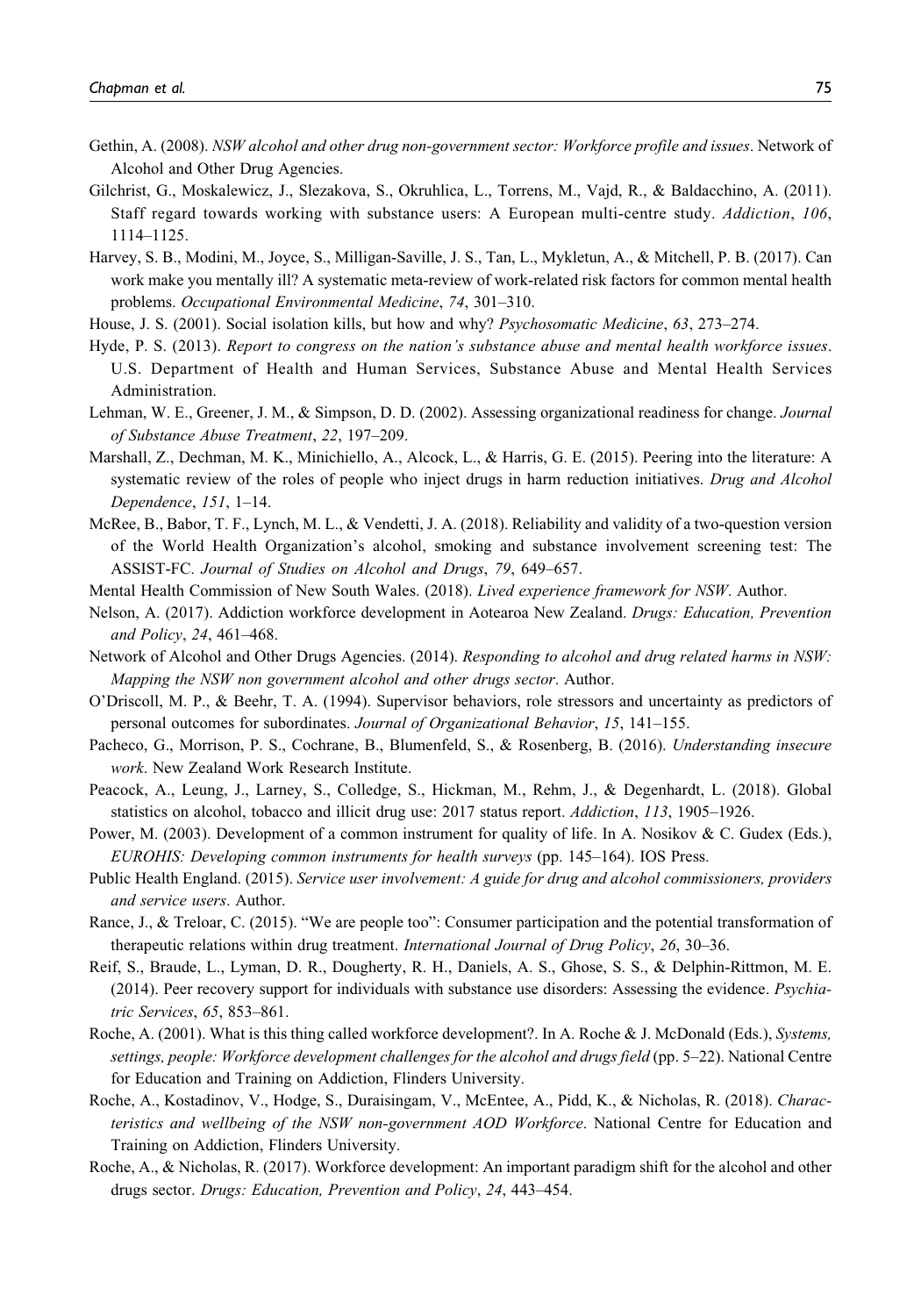- Room, R., Rehm, J., Trotter, R. T., Paglia, A., & Ustun, T. B. (2001). Cross-cultural views on stigma, valuation, parity and societal values towards disability. In T. B. Ustun, S. Chatterji, J. E. Bickenbach, R. T. Trotter, R. Room, J. Rehm, & S. Saxena (Eds.), *Disability and culture: Universalism and diversity* (pp. 247–291). Hogrefe & Huber.
- Rothrauff, T. C., Abraham, A. J., Bride, B. E., & Roman, P. M. (2011). Occupational turnover intentions among substance abuse counselors. Journal of Substance Abuse Treatment, 40, 67-76.
- Shimomitsu, T., Haratani, T., Nakamura, K., Kawakami, N., Hayashi, T., & Odagiri, Y. (2000). The final development of the Brief Job Stress Questionnaire mainly used for assessment of the individuals. In M. Kato (Ed.), The Ministry of Labour sponsored grant for the prevention of work-related illness, FY 1999 report (pp. 126–164). Tokyo Medical University.
- Stats NZ Tatauranga Aotearoa. (2018). New Zealand general social survey. Author.
- Stratford, A. C., Halpin, M., Phillips, K., Skerritt, F., Beales, A., Cheng, V., ... Davidson, L. (2019). The growth of peer support: An international charter. Journal of Mental Health, 28, 627–632.
- Swanson, C., Caldwell, V., & Shearer, R. (2014). Competencies for the mental health and addiction service user, consumer and peer workforce. Te Pou o to Whakaaro Nui.
- van de Ven, K., Ritter, A., & Roche, A. (2019). Alcohol and other drug (AOD) staffing and their workplace: Examining the relationship between clinician and organisational workforce characteristics and treatment outcomes in the AOD field. Drugs: Education, Prevention and Policy. Advance online publication. doi:10.1080/09687637.2019.1622649
- Van Veldhoven, M., & Meijman, T. F. (1994). Questionnaire on the experience and assessment of work: VBBA— English version. The Foundation for Quality in Occupational Health Care.
- Viswesvaran, C., Sanchez, J. I., & Fisher, J. (1999). The role of social support in the process of work stress: A meta-analysis. Journal of Vocational Behavior, 54, 314–334.
- Ware, J. E., & Sherbourne, C. D. (1992). The MOS 36-item short-form health survey (SF-36): I. Conceptual framework and item selection. Medical Care, 30, 473–483.
- White, W. (2009). Peer-based addiction recovery support: History, theory, practice, and scientific evaluation. Great Lakes Addiction Technology Transfer Center and Philadelphia Department of Behavioural Health and Intellectual Disability Services.
- White, W., & Evans, A. (2013). The recovery agenda: The shared role of peers and professionals. Public Health Reviews, 35, 4.

#### Author Biographies

Janine Chapman is a senior research fellow at the National Centre for Education and Training on Addiction (NCETA), Flinders University. Her background is in health psychology, organizational psychology, and public health. She works across a range of research areas, including AOD in the workplace, workforce development, and the design and evaluation of interventions for improved health outcomes in at-risk populations.

Ann M. Roche has over 30 years of experience in public health. She has worked as a policy analyst, researcher, and educator. For the past 15 years, she has been the director of the National Centre for Education and Training on Addiction (NCETA), Flinders University. Previously, she was the director of the Queensland Alcohol and Drug Research and Education Centre (QADREC). She has held academic posts at several universities and has worked in clinical, public health, and community settings. Her professional activities have primarily focused on alcohol and other drug issues, particularly policy development, best practice, workforce development, and research dissemination.

Victoria Kostadinov is a senior research officer at the National Centre for Education and Training on Addiction, Flinders University, where she is involved in the development, planning, implementation, and delivery of a wide variety of research projects. She holds a master's degree in Organisational Psychology and Human Factors and has a particular research interest in the intersection between health, well-being, and the workplace.